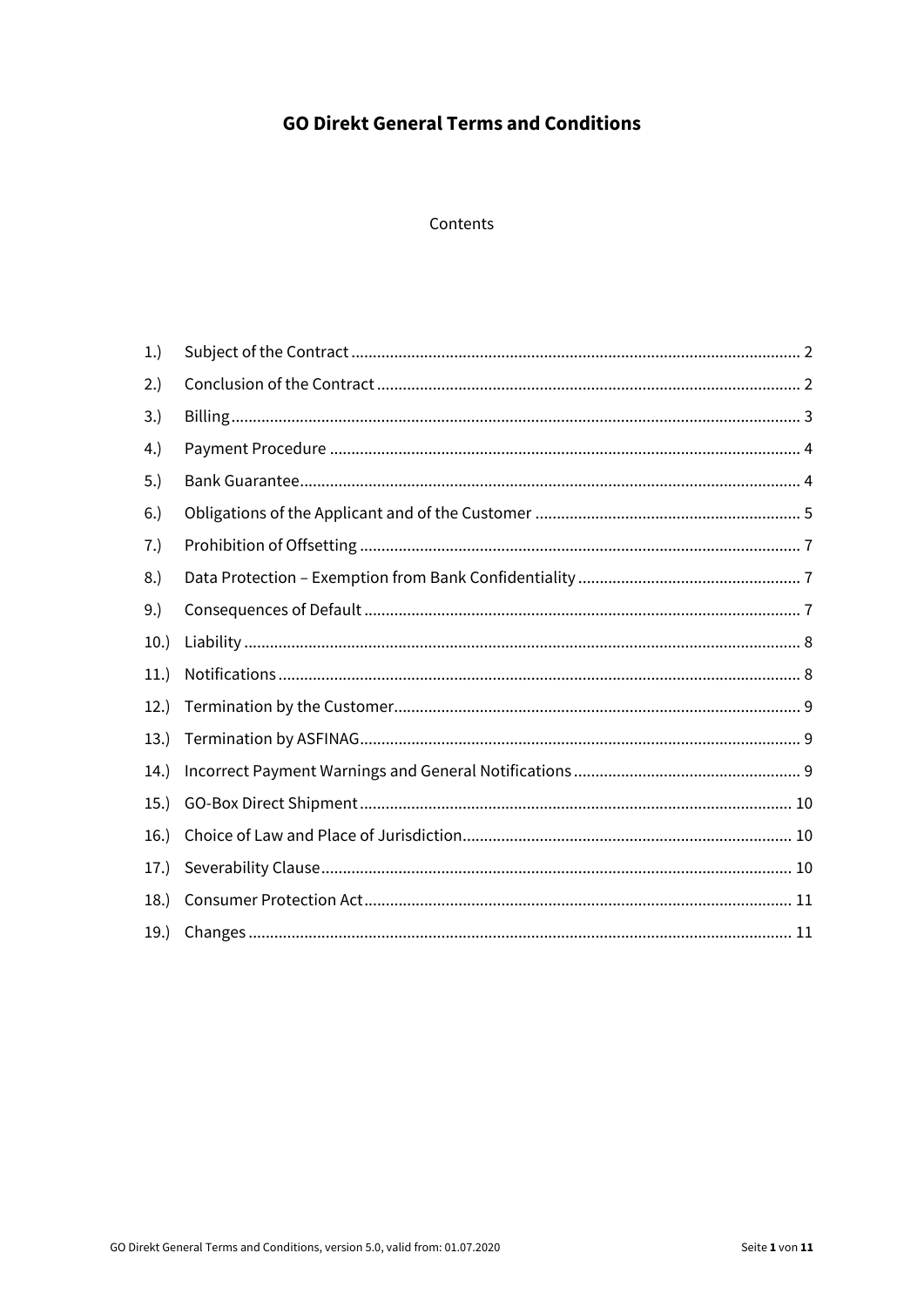## **1.) Subject of the Contract**

According to the usufruct contract concluded on the basis of the ASFINAG Enabling Act 1997, BGBl. I No. 113/1997, the Autobahnen- und Schnellstraßen-Finanzierungs-Aktiengesellschaft ("ASFINAG"), Commercial Register Number 92191a, Schnirchgasse 17, 1030 Vienna, Austria,the rights of usufruct were transferred to all motorways and expressways. ASFINAG therefore has the right to collect a toll from all users of federal roads and sections of federal roads that are subject to the rights of usufruct.

The GO Direkt procedure ("GO Direkt") entitles customers ("customer") who are permitted to use this payment process to make all payments in the framework of the Austria HGV toll system directly with ASFINAG by means of settling accounts in arrears (postpaid procedure). ASFINAG Maut Service GmbH executes GO Direkt on behalf of and at the cost of ASFINAG. For GO Direkt, the following General Terms and Conditions apply in the respectively valid version.

# **2.) Conclusion of the Contract**

The application for participation in GO Direkt (form available at www.go-maut.at) must be sent to ASFINAG, completely filled out and together with all documents, properly signed as per item 11.). This also applies to an application from a customer who already participates in GO Direkt, in which the customer is applying for the inclusion of additional vehicles, a change in information or a change in the payment procedure ("extended participation").

Upon submission of the application, the applicant or customer accepts the validity of the General Terms and Conditions of GO Direkt in their current version.

The applicant expressly confirms that they are not a consumer in the terms of the Employment Protection Act (KSchG). Applications for participation in GO Direkt from private persons for motorhomes are excepted.

Upon receipt of the ASFINAG acceptance letter, in which the applicant or the customer is expressly notified that ASFINAG accepts its application for participation or extended participation in GO Direkt, the contractual relationship detailed in this document is begun.

In the acceptance letter, the content of which is part of the contract, the customer will be informed of the invoicing interval (monthly, twice per month [on the 15th and the last day of the month] or weekly [on Mondays for the preceding week] ["billing dates"]) as well as the payment period. If the customer chooses the credit procedure (see Item 4.2), the threshold at which a payment must be made by the customer, or a direct debit must be taken by ASFINAG is also communicated to them.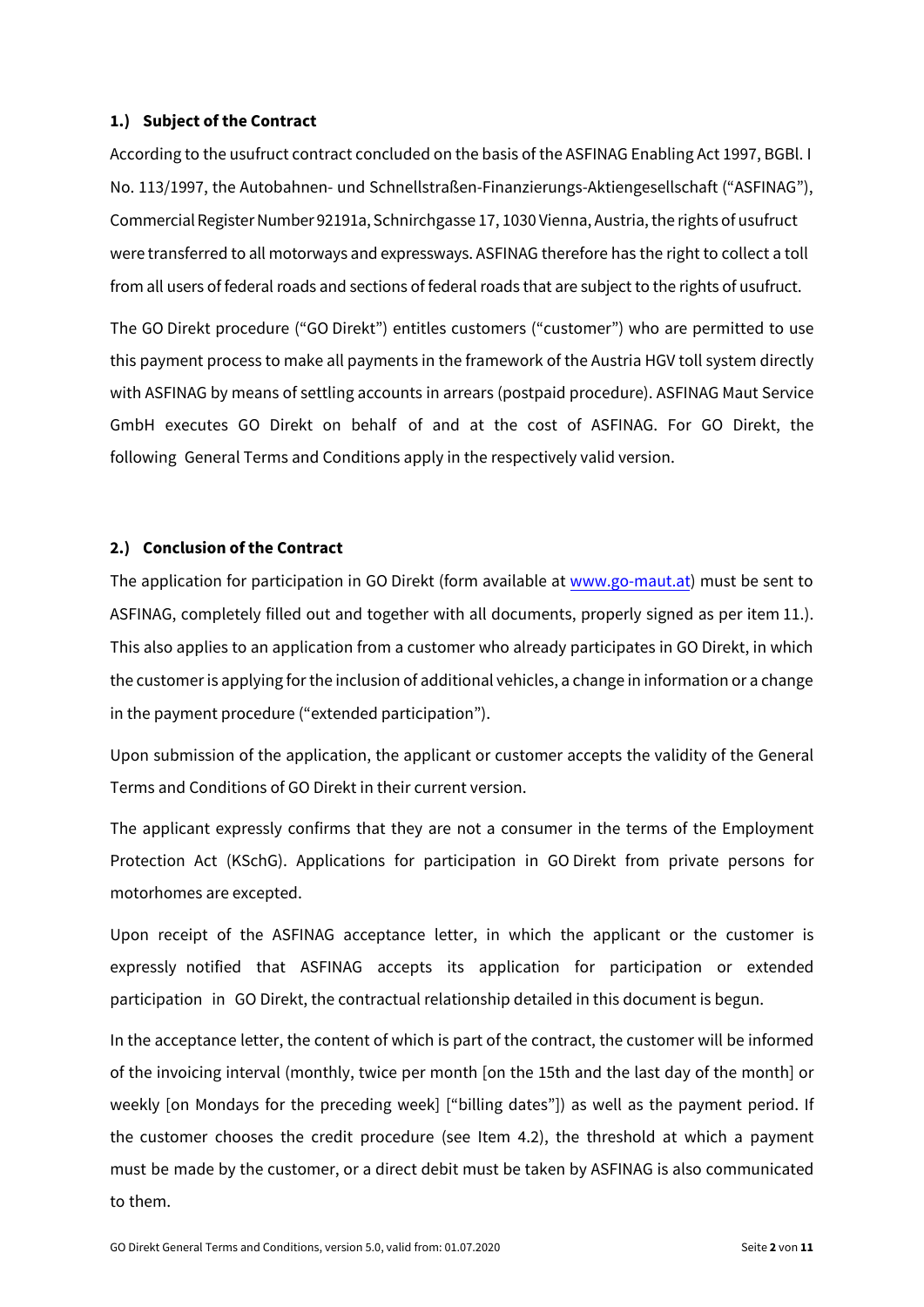The threshold amount is hereby calculated by ASFINAG on the basis of the monthly toll amounts stated by the customer in the application letter. Furthermore, the customer will be informed of the amount of the payment or the direct debit. The actual payment interval is however dependent solely on the actual toll arising and may therefore vary.

Before accepting an application for (expanded) participation in GO Direkt, ASFINAG is always entitled (i) to require the provision of a bank guarantee (see item 4.)) and the issuance of a direct debit mandate according to the direct debit procedure in support of ASFINAG as payment recipient (see item 6.)), and (ii) to reject an application to participate in GO Direkt without stating its reasons.

# **3.) Billing**

ASFINAG summarises on a daily basis the turnover produced by the customer as cost rates, creates the invoices for the respectively agreed invoicing intervals on the respective billing dates and sends these exclusively electronically to the customer. The customer expressly agrees to the electronic transmission of the invoices (Section 11 para. 2 Value Added Tax Act).

The customer is obligated to inspect the transmitted invoice. The substance and amount of this invoice are considered to have been accepted if the customer does not lodge a justified objection in writing or by email within one month of receipt of the invoice.

The payment obligation and the payment period are neither delayed nor interrupted by such an objection.

The customer is entitled to make advance payments to ASFINAG in order to ensure sufficient coverage for future invoice amounts. No interest accrues on these advance payments. If outstanding claims of any kind exist against the customer, advance payments will primarily be used to cover these outstanding claims (including, in particular, toll fees, costs and interest). Earmarking of advance payments by the customer that extend beyond the customer number will not be accepted and will be considered not to have taken place.

ASFINAG is entitled to block the customer from participation in GO Direkt with immediate effect as well as to issue invoices outside of the agreed invoicing intervals in the event that any bank guarantee provided to ASFINAG and any advance payments made fail to offer sufficient coverage for the remaining cost rates or if the customer does not fully and promptly fulfil their payment obligations.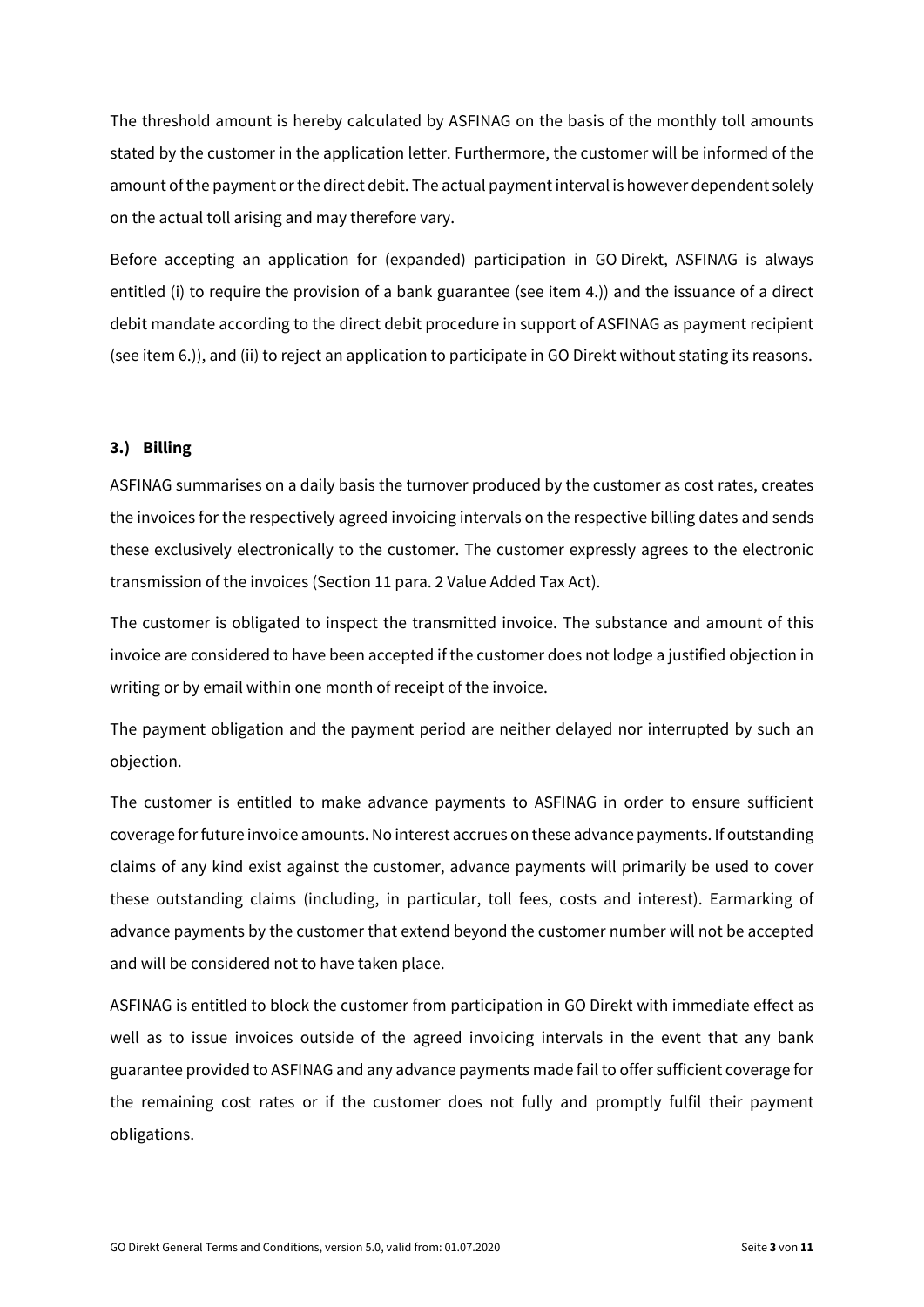#### **4.) Payment Procedure**

There are two types of payment procedure available to the customer.

**4.1.) Payment in Arrears:** A corresponding creditworthiness, or security in the form of a bank guarantee, is required for payment in arrears. For payment in arrears, a longer invoicing interval and/or a longer payment period always require a higher security amount.

If corresponding security exists and is verified, an invoice will be issued to the customer after utilisation of a service; this payment request must be satisfied within the agreed payment period either from the customer's bank account by means of a direct debit initiated by ASFINAG, or by means of a payment by the customer to ASFINAG's dedicated GO Direkt bank account.

**4.2.) Credit Procedure:** For the credit procedure, the toll is paid in advance by means of a credit payment to the customer's account, which can either be made via a direct debit initiated by ASFINAG or must be made by the customer.

The threshold and the amount of the regular account payments are determined on the basis of the monthly toll amount and the requested payment interval, as provided by the customer in the context of the application. The threshold is generally 25 % of the monthly toll amount. If the account balance in the credit account falls short of the defined threshold, the customer is obliged to increase the account balance by the agreed account payment (self-payment). This may either be achieved by means of a transfer made by the customer to ASFINAG's dedicated GO Direkt bank account, or via a direct debit initiated by ASFINAG.

In the event of a monthly payment interval, the amount of the account payment corresponds to the monthly toll amount stated by the customer; in the event that bi-monthly payment intervals are agreed, the amount of the account payment is half as much; in the event of weekly payment intervals, each payment is a quarter of the monthly toll amount. In individual cases, alternative account payment amounts and a different threshold and/or payment interval may be agreed between ASFINAG and the customer.

The desired payment interval for the credit procedure is only a reference interval. The actual payment intervals are dependent on the actual toll arising and may therefore vary accordingly.

#### **5.) Bank Guarantee**

ASFINAG is entitled to require that the applicant and/or customer provide an abstract bank guarantee (according to the provided form) for all claims from the present contractual relationship within a reasonable period of 14 days in order to appropriately secure its risk (resulting from, among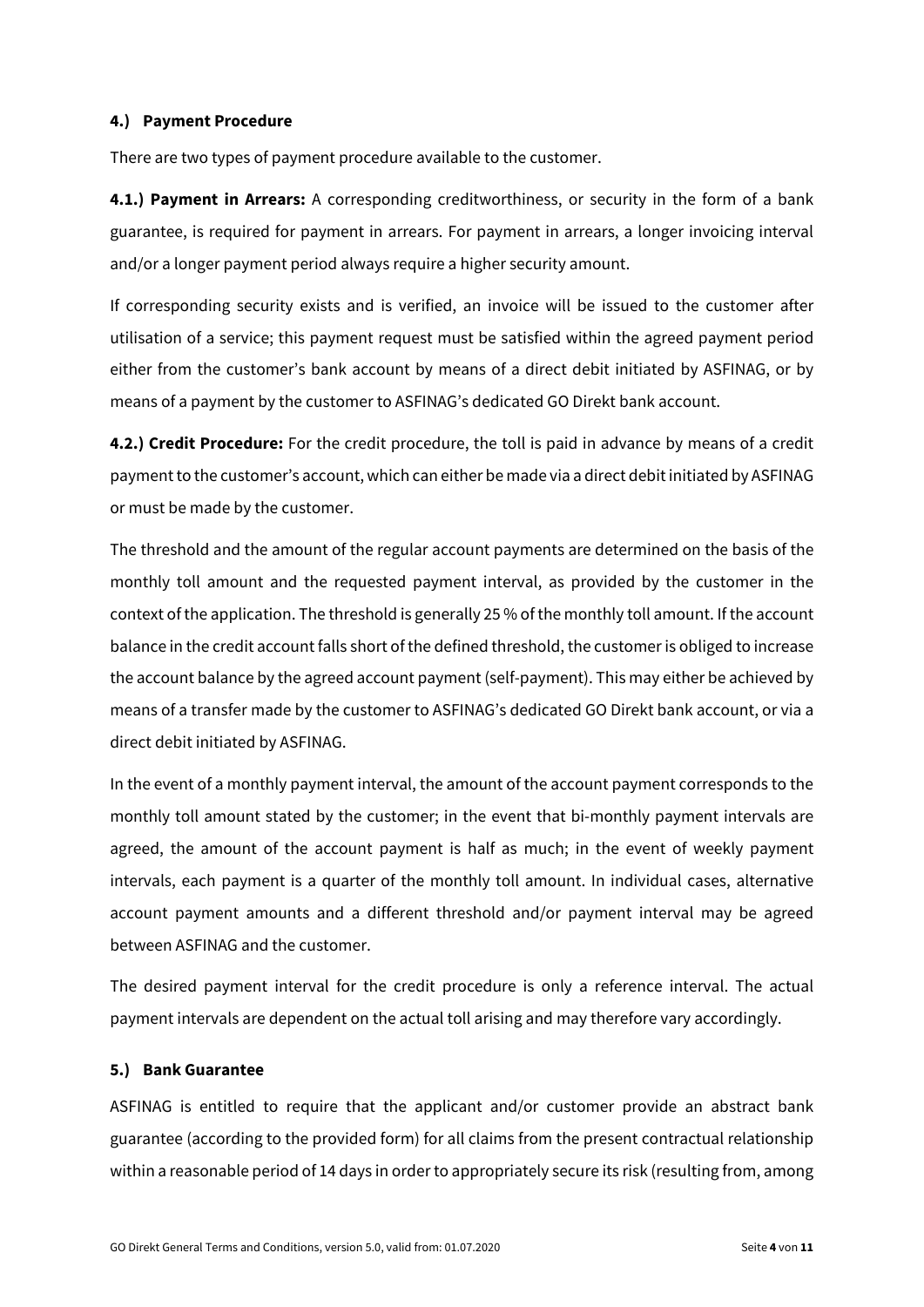other factors, the monthly toll transactions, invoicing interval and payment period). ASFINAG can also require the order or extension of such a bank guarantee, or an increase to the amount of the bank guarantee, if ASFINAG originally, or in the course of the contractual relationship, did not demand or only partially demanded such an order.

If the bank guarantee is not provided to ASFINAG or extended in the required form, ASFINAG is entitled to reject an application for (expanded) participation in GO Direkt, or to terminate the contract with immediate effect. ASFINAG must make express reference to this right in its demand for the provision of a bank guarantee.

# **6.) Obligations of the Applicant and of the Customer**

The applicant or customer is obliged to notify ASFINAG of all data, in full and correctly, in the course of the application. They must also immediately notify ASFINAG of any changes to this data; if this obligation is not fulfilled, the applicant or customer must bear sole responsibility for all disadvantageous consequences that are caused by this.

The applicant or the customer has the option of having the GO toll charged via GO Direkt either by SEPA direct debit or by independent transfer to the bank account of ASFINAG.

Obligations when paying by bank transfer (self-payment):

If the applicant or the customer decides to settle the claims by bank transfer, the settled amounts must be transferred in due time.

In the event of participation in GO Direkt in the form of the credit procedure with self-payment as per item 4.2, the customer is obliged to ensure prompt and sufficient coverage in their credit account with ASFINAG.

# Obligations when paying by SEPA direct debit:

If the applicant or the customer opts for the SEPA direct debit scheme and is an entrepreneur pursuant to §§1 to 3 of the Austrian Commercial Code (UGB), they are obliged, upon request, to issue a SEPA direct debit mandate in favour of ASFINAG as creditor and to maintain this mandate for the duration of their participation in GO Direkt. A copy of the SEPA corporate direct debit mandate confirmed by the customer's account-holding bank must be sent to ASFINAG.

If the applicant or the customer opts for the SEPA direct debit scheme and is not an entrepreneur pursuant to §§1 to 3 UGB, they are obliged, upon request, to issue a SEPA direct debit mandate in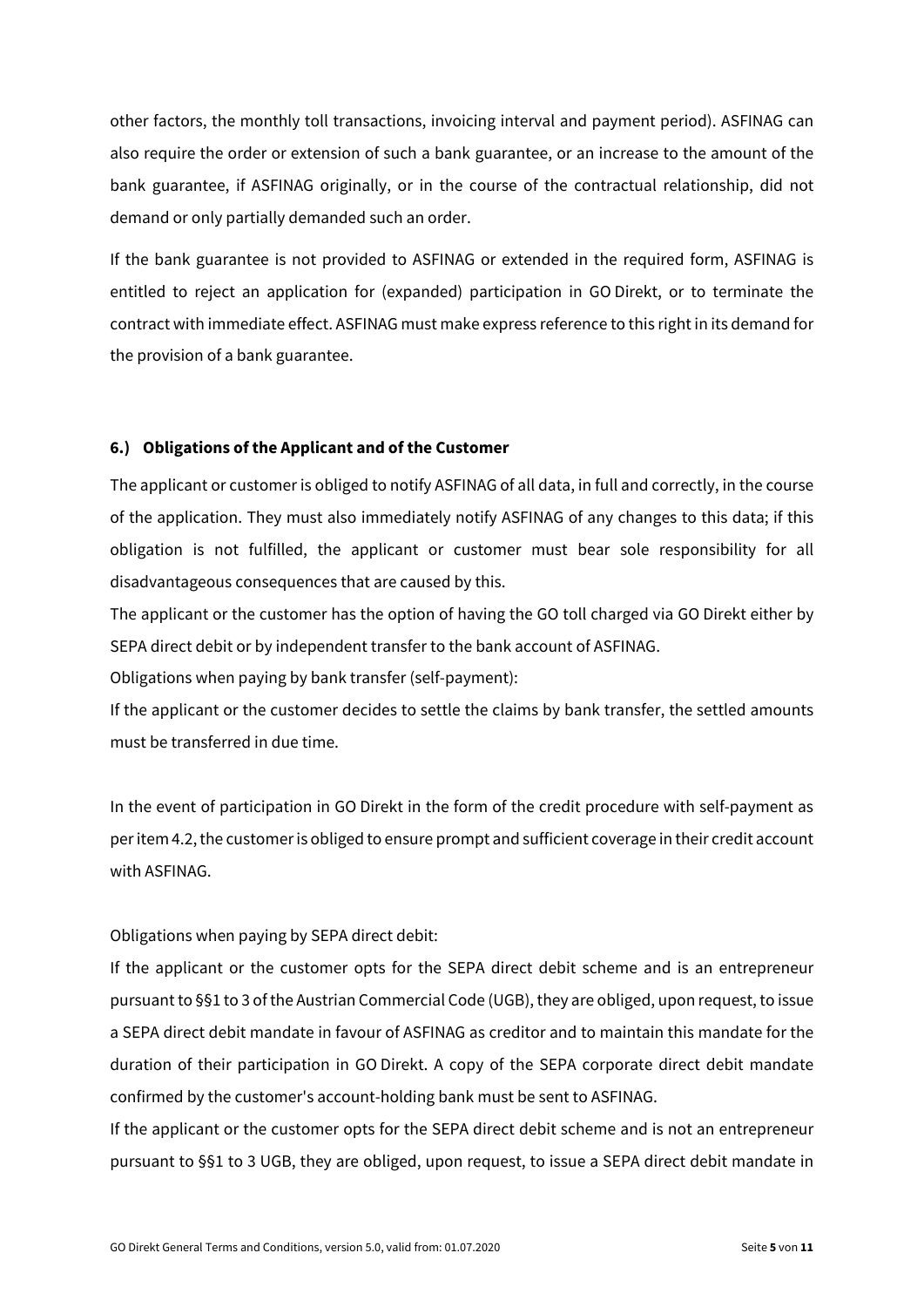favour of ASFINAG as creditor and to maintain this for the duration of their participation in GO Direkt. A SEPA direct debit mandate signed by the applicant or customer must be submitted to ASFINAG.

It must be noted that a SEPA mandate automatically loses its validity after 36 months of non-use after the last collection. In this case, the customer is obliged to issue a new SEPA direct debit corporate mandate or a new SEPA direct debit basic mandate in favour of ASFINAG as creditor upon request.

The customer must always ensure sufficient account coverage and must notify ASFINAG of any change of their bank account details and reissue a SEPA corporate direct debit mandate or SEPA basic direct debit mandate. A copy of the SEPA corporate direct debit mandate confirmed by the customer's account-holding bank or a copy of the SEPA direct debit mandate signed by the customer must be sent to ASFINAG.

If the direct debit is unjustifiably cancelled by the customer, or the direct debit is not executed or is reversed by the account-holding bank, ASFINAG is entitled to invoice a flat fee of EUR 15.00 plus any applicable value-added tax for the associated costs. Any costs arising for ASFINAG from the nonredemption of a SEPA direct debit must in any case be borne by the customer and must be charged accordingly.

The SEPA direct debit mandate can be revoked at any time by the debtor in writing to the creditor. In this case, ASFINAG must be informed immediately so that the subsequent billing can be changed to self-payment.

In the event of participation in GO Direkt in the form of the credit procedure with SEPA direct debit by ASFINAG pursuant to item 4.2, the customer must expressly authorise and entitle ASFINAG to collect the agreed amount on account from their notified bank account. The customer must ensure that their bank account is sufficiently covered.

#### Other obligations:

The customer is obliged to immediately refrain from participation in GO Direkt if (i) they are no longer capable of meeting their payment obligations arising from the present contractual relationship in full and on time, (ii) they violate other key obligations in the present contractual relationship, (iii) the issued SEPA corporate direct debit mandate is revoked without replacement, or (iv) the contractual relationship is dissolved for any reasons whatsoever.

The customer is obligated to pay to ASFINAG all receivables from the present contractual relationship; this also applies if the customer and/or their agents receive services in violation of the contract (e.g. because the customer has already been blocked from use of the service).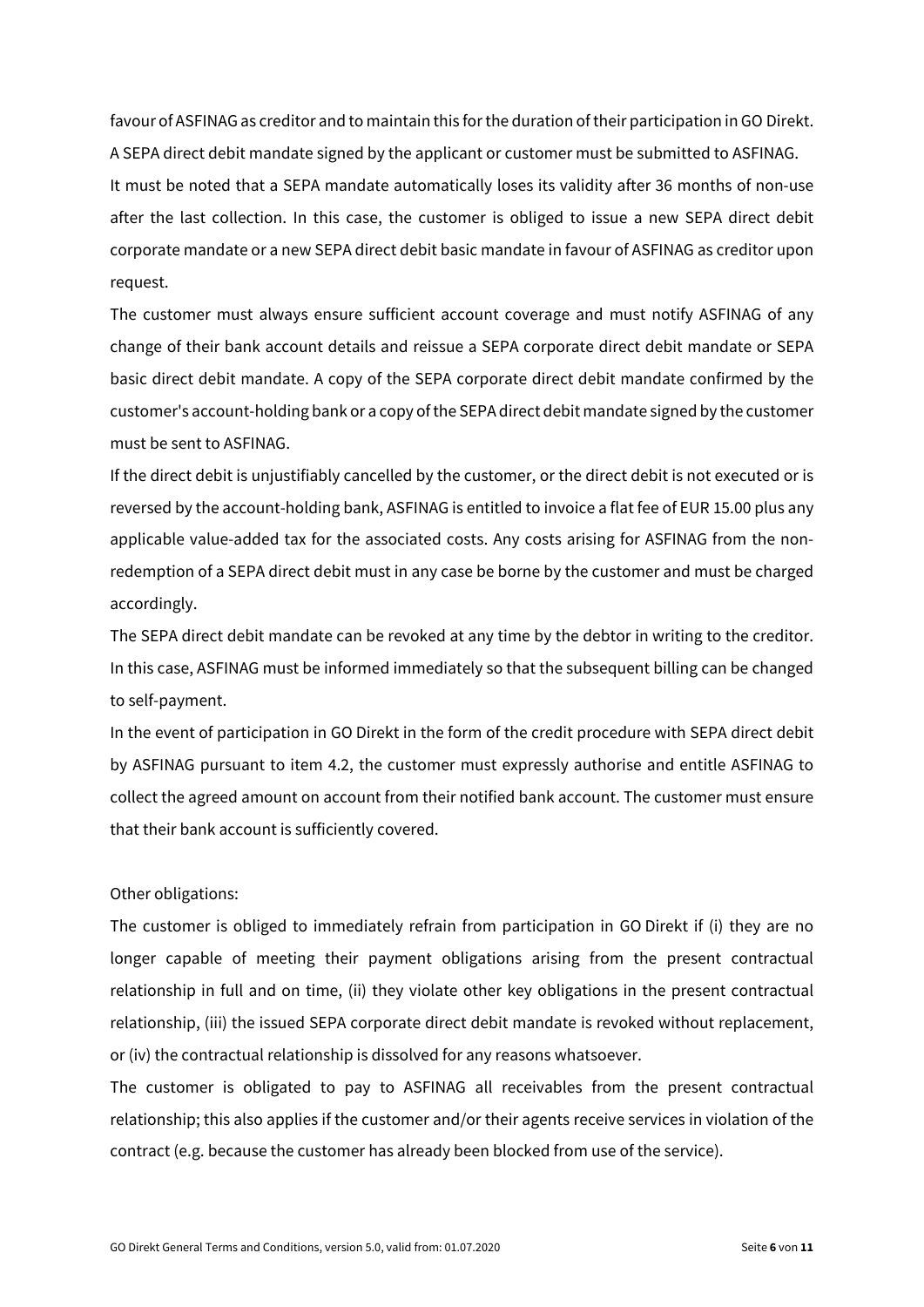The customer is further obligated to treat sensitive system access data (in particular the PIN for picking up GO-Boxes and access data to the SelfCare portal) with confidentiality, and to take care that unauthorised third parties do not obtain knowledge of such data. If there is reason to suspect that unauthorised third parties have obtained knowledge of such sensitive system access data, the customer must immediately inform ASFINAG, who will execute a corresponding block on the means of payment. In event of violation of the above confidentiality or notification obligations, the customer is liable without restriction for the resulting damages. ASFINAG shall bear no liability for damages arising to the customer as a result of the unauthorised use of such sensitive data by third parties.

## **7.) Prohibition of Offsetting**

The customer is not entitled to offset any of their claims against ASFINAG against the claims of ASFINAG.

## **8.) Data Protection – Exemption from Bank Confidentiality**

The data shared and generated in the course of the present contractual relationship shall be deleted if and as soon as it is no longer required for invoicing the fees, carrying out payment processing or satisfying other statutory obligations. The applicant and/or customer expressly gives permission for this data to be used and processed electronically and sent to pertinent institutions and banks for the purposes of creditworthiness checks and for executing the issued direct debit mandate, and the applicant and/or customer expressly exempts the account-holding bank from their bank confidentiality obligation.

## **9.) Consequences of Default**

In the event of a default in payment, ASFINAG is entitled to block access to the GO Direkt service with immediate effect. The customer has personal responsibility, at their own risk, to promptly ensure that the payment procedure selected in the context of the Austria HGV toll system is changed promptly and effectively enough that they are able to meet their payment obligations in the context of the Austria HGV toll system in full.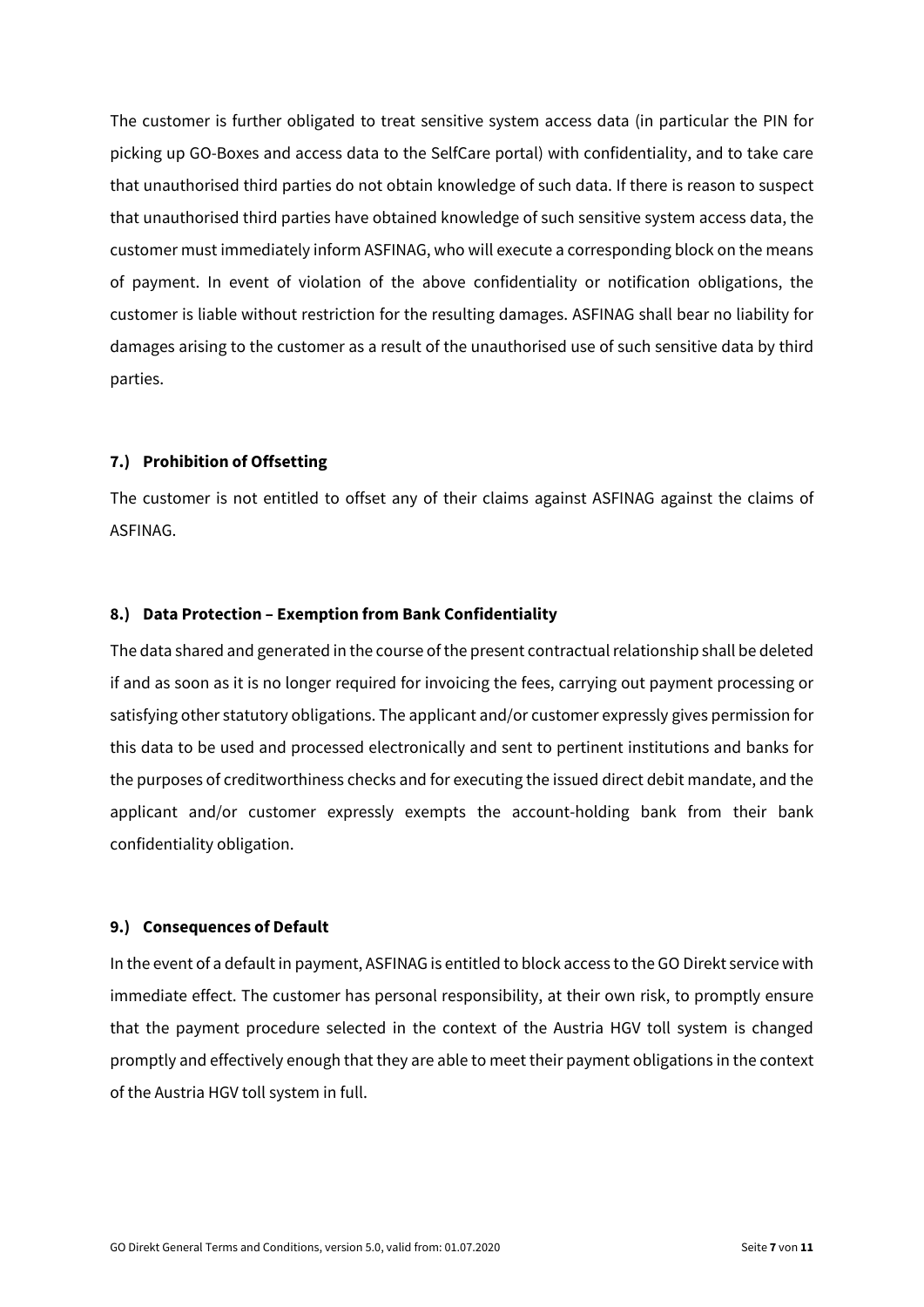The customer must compensate ASFINAG for all costs arising from any default in payment (e.g. the costs of the internal and external collection efforts) and must pay interest on arrears at the respective rate established by law.

## **10.) Liability**

Reference is expressly made to the fact that the contract regarding GO Direkt is to be viewed as entirely separate to the legal obligation between the customer and ASFINAG that exists on the basis of the Federal Highways Toll Act, BGBl. I No. 109/2002 in its current version (BStMG), and which GO Direkt uses exclusively to bill the remuneration owed by the customer within the context of the Austria HGV toll system. The customer is therefore also fully responsible for the fulfilment of their obligations as per BStMG and the tolling regulations in their current version, and all liability in this regard on the part of ASFINAG is excluded.

Technical flaws in the GO Direkt service do not entitle the customer to assert claims of any kind against ASFINAG, and do not exempt the customer from payment obligations of any kind within the context of the Austria HGV toll system.

All liabilities of ASFINAG and ASFINAG Maut Service GmbH concerning incorrect payment warnings and possible notifications by ASFINAG (for example emails stating that the credit balance needs to be replenished, or limit warnings, threshold value warnings, etc.) and their consequences are expressly excluded.

On the basis of the present contractual relationship, ASFINAG is not liable for slight negligence, and the liability of ASFINAG is in all cases limited to the amount of EUR 2,000.00 per claim.

## **11.) Notifications**

Unless expressly stated otherwise in this contract, all notifications, announcements and declarations of intent of all kinds, in particular terminations and other legally relevant statements under the terms of this contract, are only valid if made in writing (by post) or by email.

Legally effective notifications to the customer are sent to the last (email) address provided by the customer. As long as the customer does not provide another address by post or email, deliveries to the last provided (email) address are considered to have been successfully delivered.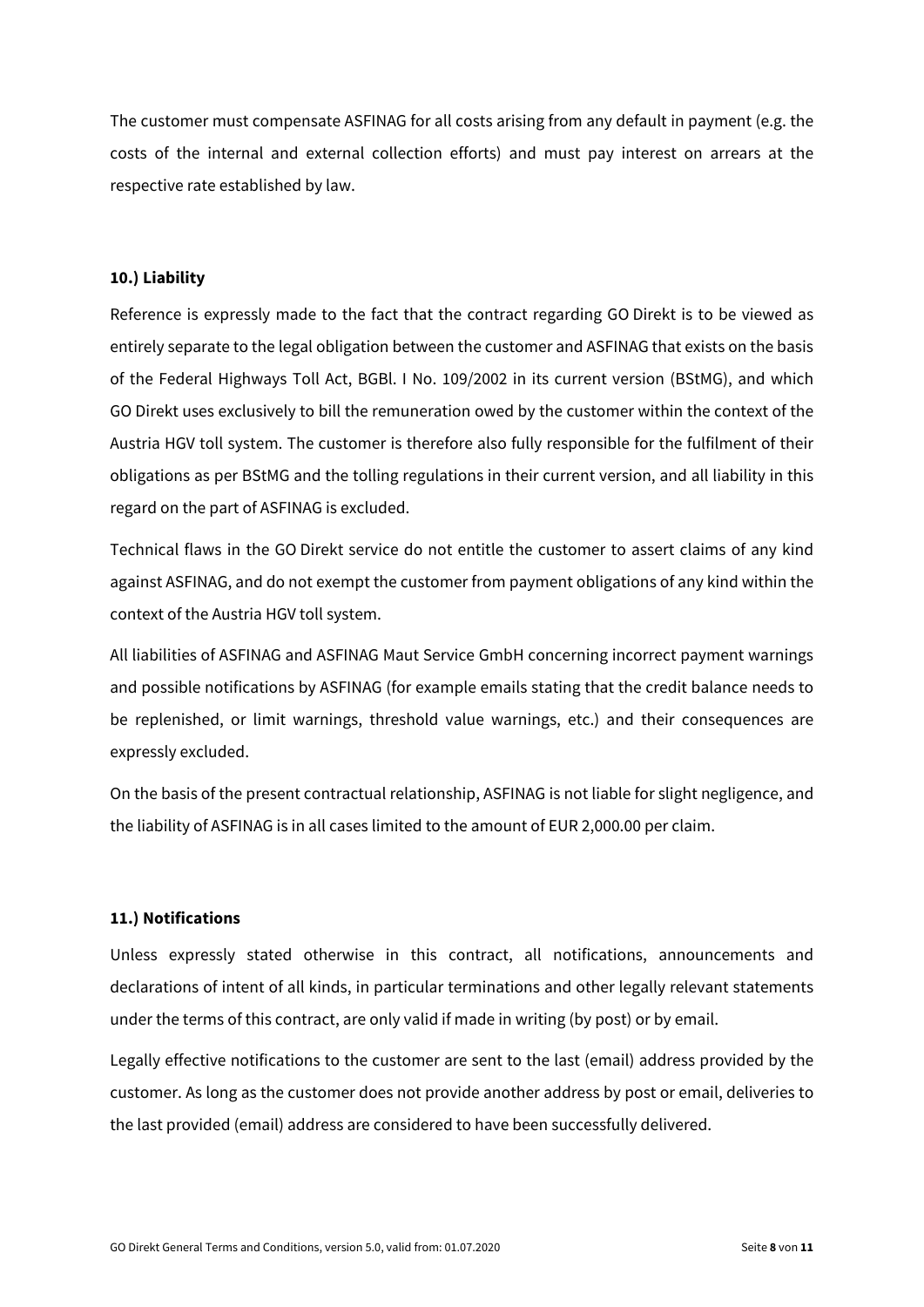For legal purposes, notifications will only be considered to have been successfully received by

ASFINAG when sent to one of the following addresses:

Autobahnen- und Schnellstraßen-Finanzierungs-Aktiengesellschaft ASFINAG Maut Service GmbH GO Direkt Bahnhof Umgebung 16 6170 ZIRL AUSTRIA

or

#### GO-Direkt@asfinag.at

#### **12.) Termination by the Customer**

The customer is entitled to terminate this contract at any time. Existing obligations of the customer are not affected by the termination and must be met in full and on time.

#### **13.) Termination by ASFINAG**

ASFINAG is entitled to terminate the present contract effective at the end of the month with the provision of one month's notice, as well as in the other cases specified in these General Terms and Conditions. The customer must ensure that the payment procedure selected in the context of the Austria HGV toll system is changed promptly and effectively enough that they are able to meet their payment obligations in the context of the Austria HGV toll system in full. The right of ASFINAG to dissolve the contract with immediate effect for good cause remains hereby unaffected.

#### **14.) Incorrect Payment Warnings and General Notifications**

The provision of incorrect payment warnings, as well as any notification provided by ASFINAG (e.g. an email stating that the credit account needs to be replenished, or referring to a limit warning, threshold value warning, etc.) is a customer service provided free of charge. There is no obligation on the part of ASFINAG to provide, or right on the part of the customer to be provided with this information.

The email providing an incorrect payment warning does not signify that a timely retroactive payment as per the provisions of the tolling regulations part B is possible in that specific case (or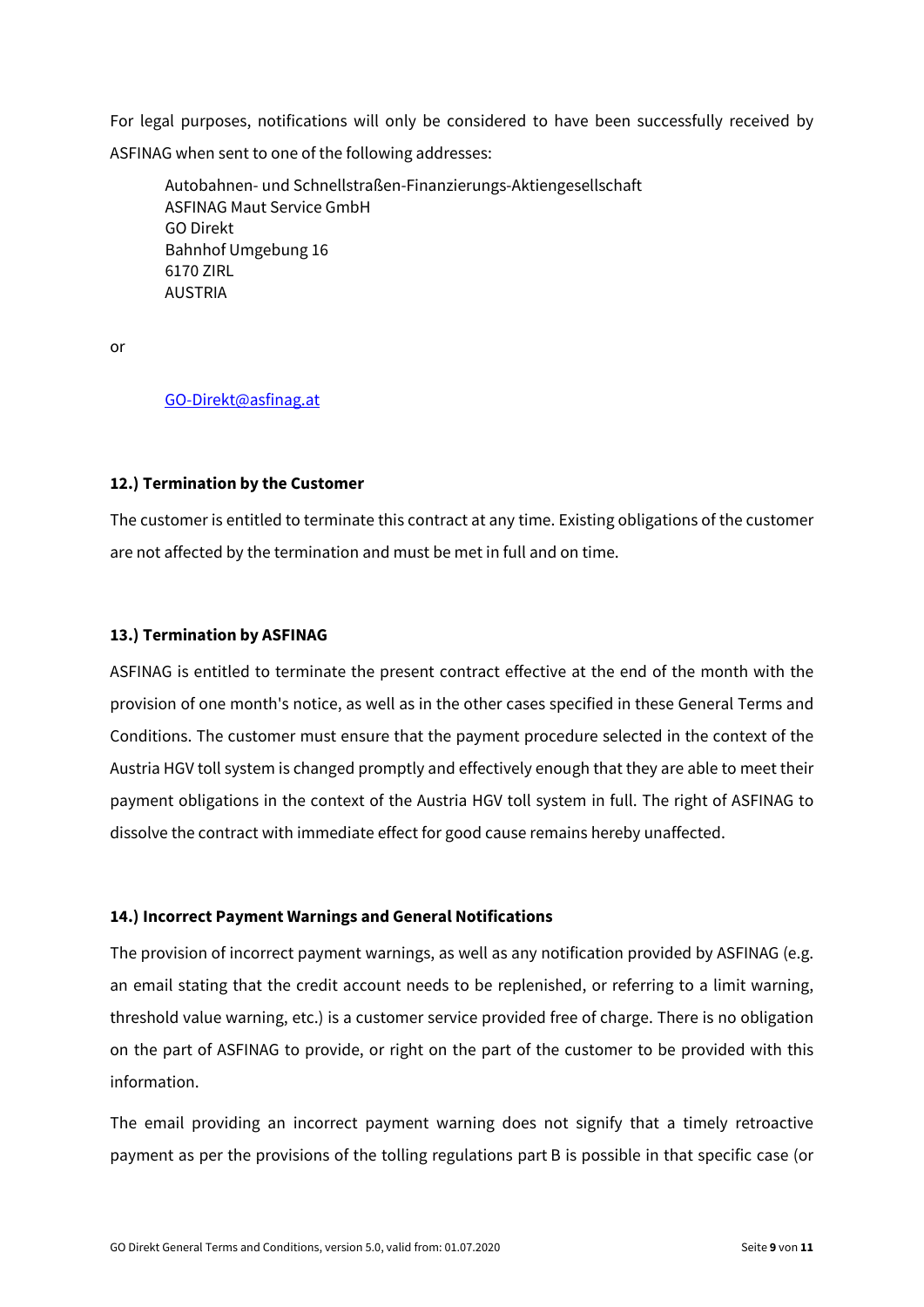cases), and this service does not of course relieve the driver of their obligations to cooperate as per the BStMG and the tolling regulations.

#### **15.) GO-Box Direct Shipment**

The GO Direkt team accepts written orders for GO-Boxes exclusively via the ASFINAG proprietary means of payment, GO Direkt. Prerequisites for postal shipping of the GO-Box are a fully completed order form or request form, plus a valid and existing contractual relationship with GO Direkt. The GO-Box is personalised and dispatched after contract and document checking. Shipment tracking is not possible.

The processing fee of €5.00, in accordance with tolling regulations, will be invoiced after GO-Box issuance (personalisation & shipping preparation) with the next GO Direkt invoice. ASFINAG cannot accept liability for loss of consignment or late dispatch of a GO-Box. There is no entitlement to a refund of the processing fee or reimbursement of costs for the issue of a replacement GO-Box as stipulated in the tolling regulations.

## **16.) Choice of Law and Place of Jurisdiction**

All issues of substantive law arising out of or in connection with the present contract shall be governed by Austrian substantive law, excluding the United Nations Convention on contracts for the international sale of goods as well as the conflict of law rules applicable to international private law as well as the European Convention on the law applicable to contractual obligation. The materially competent court of the first district of Vienna is agreed as having exclusive jurisdiction over the decision of all disputes arising from or in connection with this contract, including in particular the question of its valid coming into being and its continued existence.

#### **17.) Severability Clause**

Should individual provisions of these General Terms and Conditions be or become invalid, they must be replaced by other provisions that reproduce the economic intent of the invalid provisions as closely as possible.